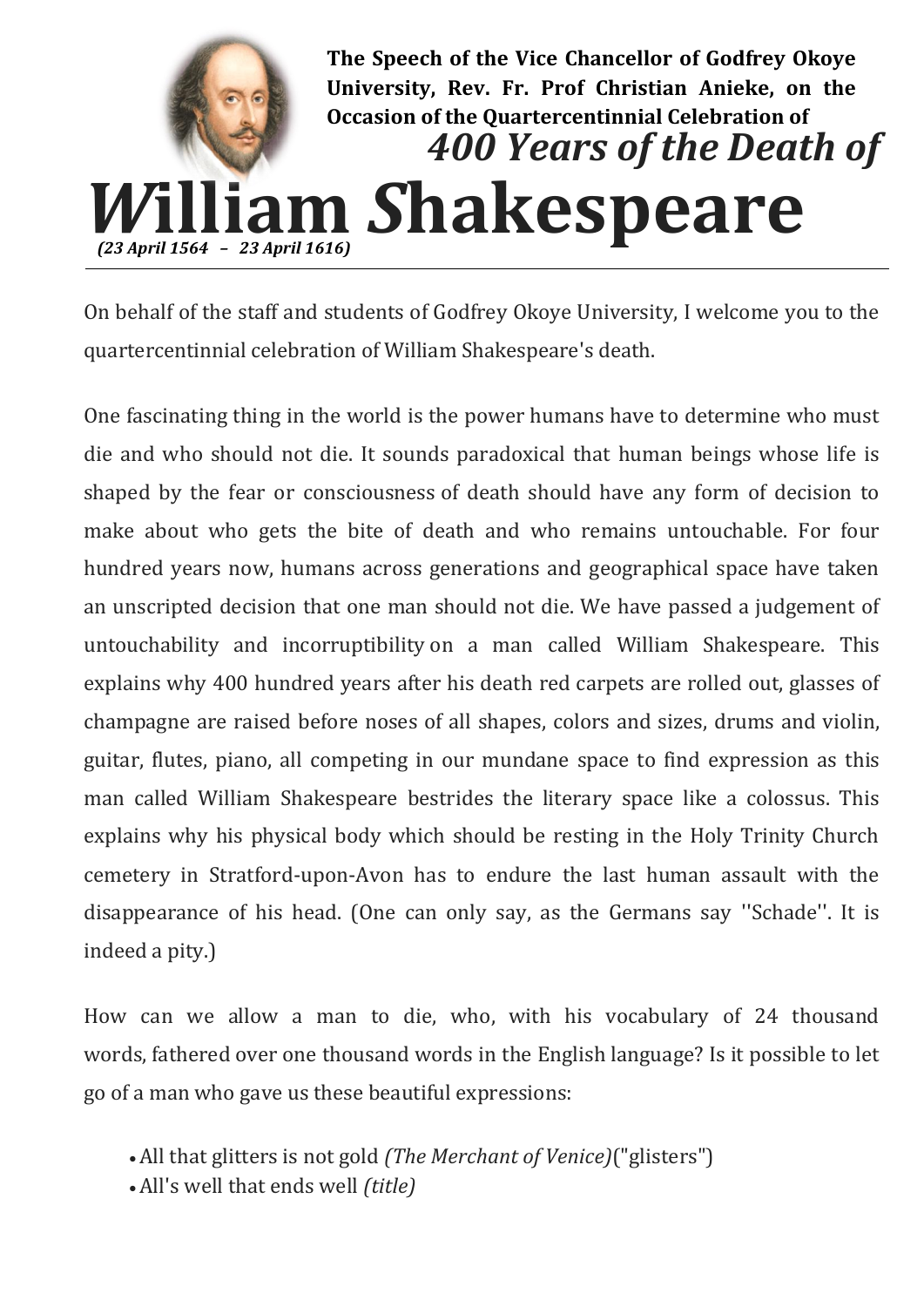- The better part of valor is *discretion (I Henry IV; possibly already a known saying)*
- Brevity is the soul of wit *(Hamlet)*
- Conscience does make cowards of us all *(Hamlet)*
- Dead as a doornail *(2 Henry VI)*
- Devil incarnate *(Titus Andronicus / Henry*
- The game is up *(Cymbeline)*
- Give the devil his due *(I Henry IV)*
- Good riddance *(Troilus and Cressida)*
- Jealousy is the green-eyed monster *(Othello)*
- It was Greek to me *(Julius Caesar)*
- Heart of gold *(Henry V)*
- It smells to heaven *(Hamlet)*
- Itching palm *(Julius Caesar)*
- Kill with kindness *(Taming of the Shrew)*
- Laugh yourself into stitches *(Twelfth Night)*
- Love is blind *(Merchant of Venice)*
- Melted into thin air *(The Tempest)*
- Make a virtue of necessity *(The Two Gentlemen of Verona)*
- Milk of human kindness *(Macbeth)*
- Misery acquaints a man with strange bedfellows *(The Tempest)*
- Much Ado About Nothing *(title)*
- Naked truth *(Love's Labours Lost)*
- Out of the jaws of death *(Twelfth Night)*
- Parting is such sweet sorrow *(Romeo and Juliet)*
- Pound of flesh *(The Merchant of Venice)*
- Sweet are the uses of adversity *(As You Like It)*
- Set my teeth on edge *(I Henry IV)*
- Tell truth and shame the devil *(1 Henry IV)*
- Wear my heart upon my sleeve *(Othello)*
- What's done is done *(Macbeth)*
- What's in a name? A rose by any other name would smell as sweet. *(Romeo and Juliet)*

It is inconceivable that a man who handed us the following delicious expressions should taste the horror of human physical annihilation: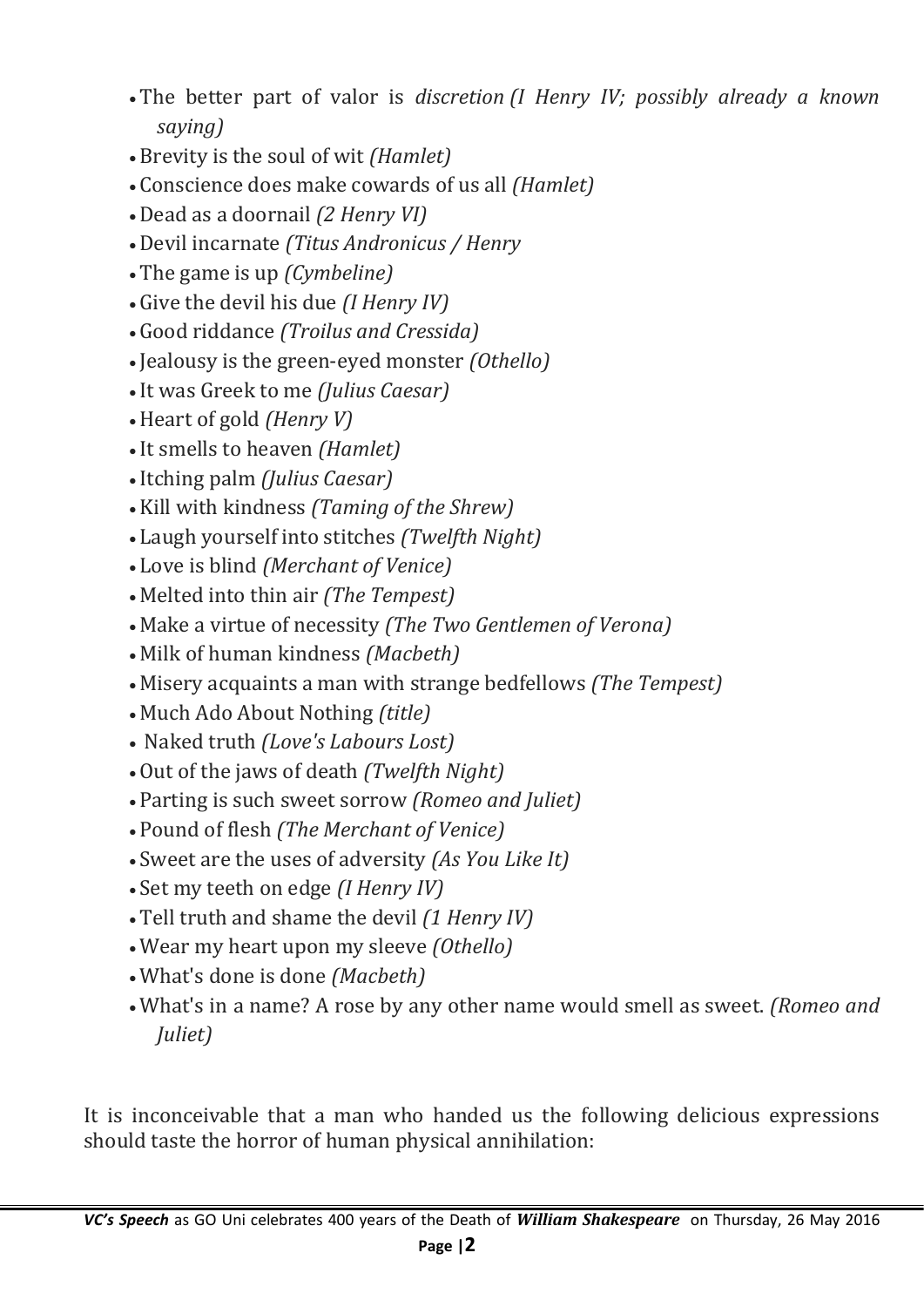## *Hamlet*

- To be, or not to be: that is the question". (Act III, Scene I).
- "Neither a borrower nor a lender be; For loan oft loses both itself and friend, and borrowing dulls the edge of husbandry". - (Act I,
- "There is nothing either good or bad, but thinking makes it so". (Act II, Scene  $II$ ).
- "What a piece of work is man! how noble in reason! how infinite in faculty! in form and moving how express and admirable! in action how like an angel! in apprehension how like a god! the beauty of the world, the paragon of animals! ". - (Act II, Scene II).

### *As You Like It*

- "All the world 's a stage, and all the men and women merely players. They have their exits and their entrances; And one man in his time plays many parts" - (Act II, Scene VII).
- "How bitter a thing it is to look into happiness through another man's eyes!" (Act V, Scene II).
- "The fool doth think he is wise, but the wise man knows himself to be a fool". (Act V, Scene I).

#### *The Merchant of Venice*

"The devil can cite Scripture for his purpose". - (Act I, Scene III).

#### *Measure for Measure*

 "Our doubts are traitors, and make us lose the good we oft might win, by fearing to attempt". - (Act I, Scene IV).

### *Julius Caesar*

 "Friends, Romans, countrymen, lend me your ears; I come to bury Caesar, not to praise him". - (Act III, Scene II).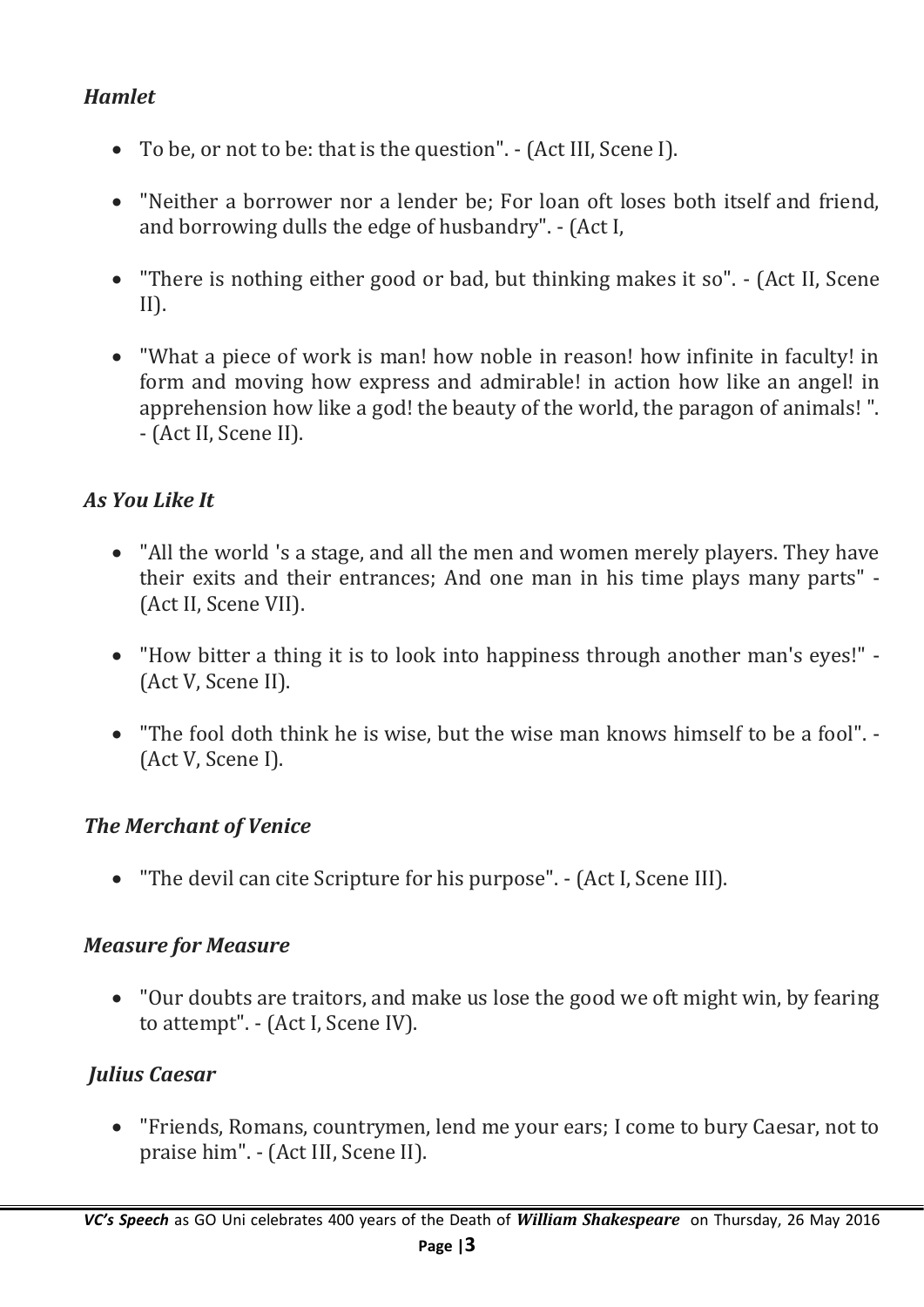- "Et tu, Brute!" (Act III, Scene I).
- "Men at some time are masters of their fates: The fault, dear Brutus, is not in our stars, but in ourselves, that we are underlings". - (Act I, Scene II).
- "Not that I loved Caesar less, but that I loved Rome more". (Act III, Scene II).
- "Cowards die many times before their deaths; The valiant never taste of death but once.
- Of all the wonders that I yet have heard, it seems to me most strange that men should fear;
- Seeing that death, a necessary end, will come when it will come". (Act II, Scene II).

## *Macbeth*

 "Out, out, brief candle! Life's but a walking shadow, a poor player that struts and frets his hour upon the stage and then is heard no more: it is a tale told by an idiot, full of sound and fury, signifying nothing." - (Act V, Scene V).

## *Othello*

- "'T'is neither here nor there." (Act IV, Scene III).
- "I will wear my heart upon my sleeve for daws to peck at". (Act I, Scene I).
- "To mourn a mischief that is past and gone is the next way to draw new mischief on". - (Act I, Scene III).

# *Twelfth Night*

 "Be not afraid of greatness: some are born great, some achieve greatness and some have greatness thrust upon them". - (Act II, Scene V).

### *A Midsummer Night's Dream*

 "Love looks not with the eyes, but with the mind, and therefore is winged Cupid painted blind". - (Act I, Scene I).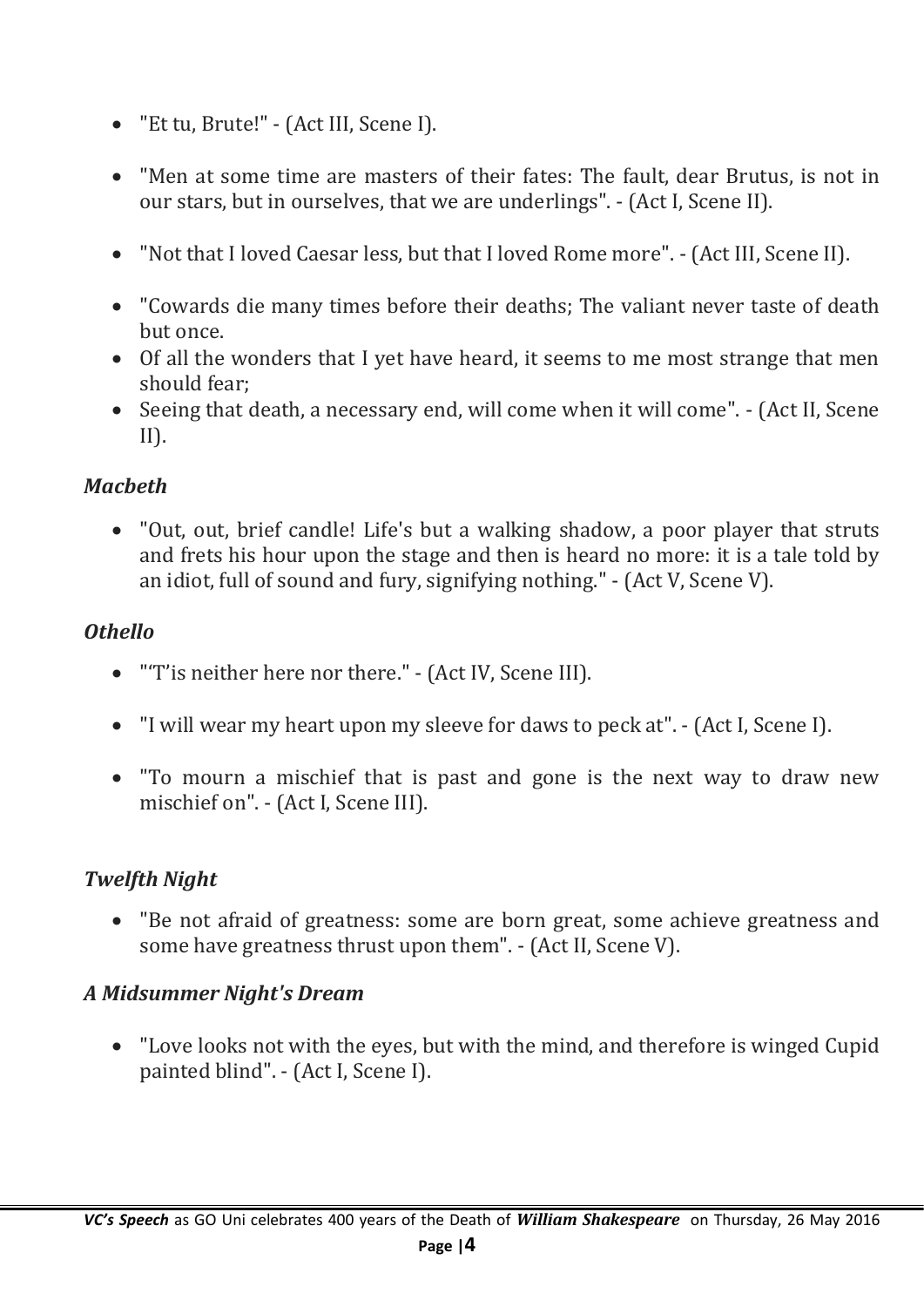We certainly cannot allow a man to die whose plays from 1590-92 (Henry VI Part I) to 1612-13 (The Two Noble Kinsmen) gave us such unforgettable plays as Romeo and Juliet (1594-1595), The Merchant of Venice (1596-97), Much Ado about Nothing (1598-99), Julius Caesar (1599-1600), As You Like It (1599-1600), Hamlet (1600-01), Othello (1604-05) and Macbeth (1605-06).

It is impossible to send such a man to the unsung graves of forgotten humans with his intimidating armory of 154 immortal sonnets, a man whom we have taken across seven rivers and seven streams to reach the stream of immortality where the fingers of death get frozen in the face of the magical cloak of imperishability. Will such a man be allowed to die whose famous sonnet 18 celebrated an undying gospel of love in an unimaginable fashion?

## *Shall I compare thee to a summer's day?* **(Sonnet 18)**

*Shall I compare thee to a summer's day? Thou art more lovely and more temperate. Rough winds do shake the darling buds of May, And summer's lease hath all too short a date. Sometime too hot the eye of heaven shines, And often is his gold complexion dimmed; And every fair from fair sometime declines, By chance, or nature's changing course, untrimmed; But thy eternal summer shall not fade, Nor lose possession of that fair thou ow'st, Nor shall death brag thou wand'rest in his shade, When in eternal lines to Time thou grow'st. So long as men can breathe, or eyes can see, So long lives this, and this gives life to thee*

### **Sonnet 30**

*When to the sessions of sweet silent thought I summon up remembrance of things past, I sigh the lack of many a thing I sought,*